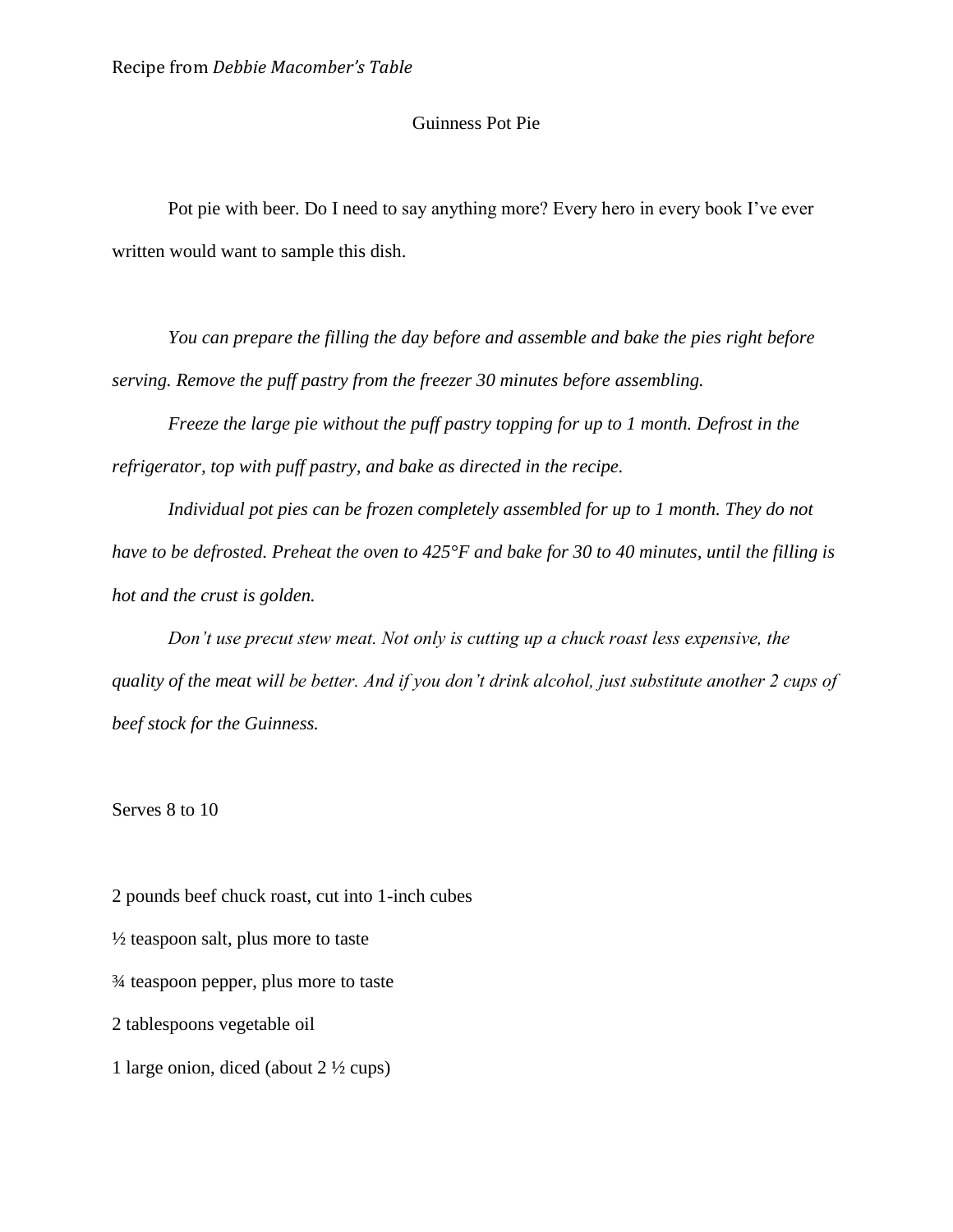Recipe from *Debbie Macomber's Table*

3 stalks celery, diced (about 1 ½ cups) 8 ounces mushrooms, cleaned, stems trimmed, and quartered (about 2 ¾ cups) 1 tablespoon minced garlic 2 tablespoons tomato paste ¼ cup flour 1 teaspoon dried thyme ½ teaspoon dried rosemary 2 cups Guinness 1 cup beef broth 1 (17.3-ounce) box frozen puff pastry 3 cups diced russet potatoes 1 (12-ounce) package frozen peas and carrots (2 ½ cups) 1 egg 1 tablespoon water

Season the beef with the salt and pepper. Heat 1 tablespoon of the oil in a large saucepan over medium-high heat. Working in two batches, brown the beef on all sides, about 2 to 3 minutes per side, for a total of 8 to 10 minutes. Remove the beef with a slotted spoon to a bowl. Leave the juices and brown bits in the pot.

Heat the remaining 1 tablespoon oil in the same pan. Add the onion, celery, and mushrooms and cook until onion is translucent, 5 to 7 minutes. Add the garlic and cook until fragrant, about 1 minute. Stir in the tomato paste, flour, thyme, and rosemary and cook, stirring constantly, for 2 minutes. Stir in the Guinness and beef broth, scraping up any browned bits from